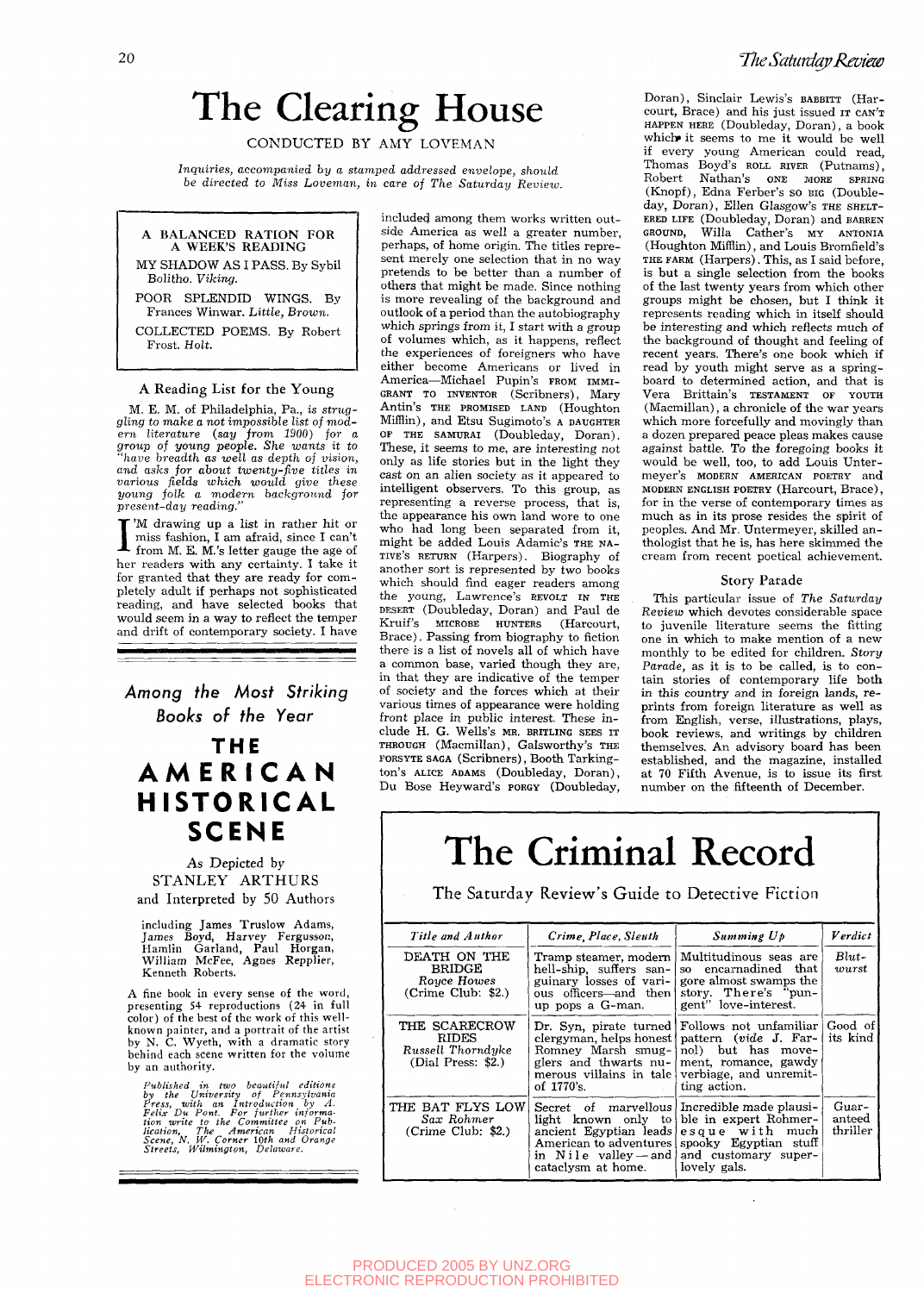#### $\underline{\mathcal{R}}$ <u>. A. Borzon (),  $\underline{\mathcal{R}}$  and  $K$  is  $\underline{\mathcal{R}}$  and  $K$  is  $\underline{\mathcal{R}}$ .</u>

Alexander Woollcott broadcasts: "I can't imagine anyone who wouldn't enjoy

# Life With Father

### By CLARENCE DAY

An incomparable family portrait which is unique in American letters." \$2.00

### The Longest Years

By SIGRID UNDSET

*Author of '^Kristin Lavransdatter"* 

A new novel, moving and beautifully written, based on Mrs. Undset's own childhood. \$2.50

## Seeds of Tomorrow

#### By MIKHAIL SHOLOKHOV

A new novel by the brilliant author of *And Quiet Flows The Don.* "An unforgettable and wonderful picture of the present-day Cossacks, with their muddled heads, their childishness, their loyalties tragically torn between the New World and their ancient Don."—A. G. Macdonnell. 404 pages. \$2.50

### Africa Dances By GEOFFREY GORER

A fascinating travel book about West African Negroes. *Carl Van Vechten* says: "Anyone who reads the first page will read the whole book." With 62 illustrations. \$3.50

# Selected Poems

By ROBERT NATHAN

The distinguished author of *One More Spring* and *Road of Ages* is a fine and sensitive poet. Here he has gathered the best of his poems, including twenty-four sonnets—and the result is a volume many readers will treasure. \$2.00

# The Seven Arms

By L. A. G. STRONG

*Ellen Glasgow* writes: "I read it with interest and admiration. I am, indeed, inclined to regard L. A. G. Strong as the most interesting of the younger British novelists. I like him because he has the courage to be a poet in an age of prose."  $$2.50$ 

## The Essays of Michel de Montaigne

#### Edited by Professor JACOB ZEITLIN

A new, authoritative, American translation of the immortal essays, in a beautiful edition. Two volumes now available. Each \$5.00

WILLA CATHER'S

# Lucy Gayheart

"This book is not in her early or later 'manner'; it is not ironic and it is not religious. It is simply a beautiful work of art."—William Lyon Phelps.  $$2.00$ 

 $\mathcal{R}$  (Since ALFRED  $\cdot$  A  $\cdot$  KNOPF  $\cdot$  730 Fifth Avenue  $\cdot$  N  $\cdot$  Y  $\cdot$  (Since  $\mathcal{R}$  (Since